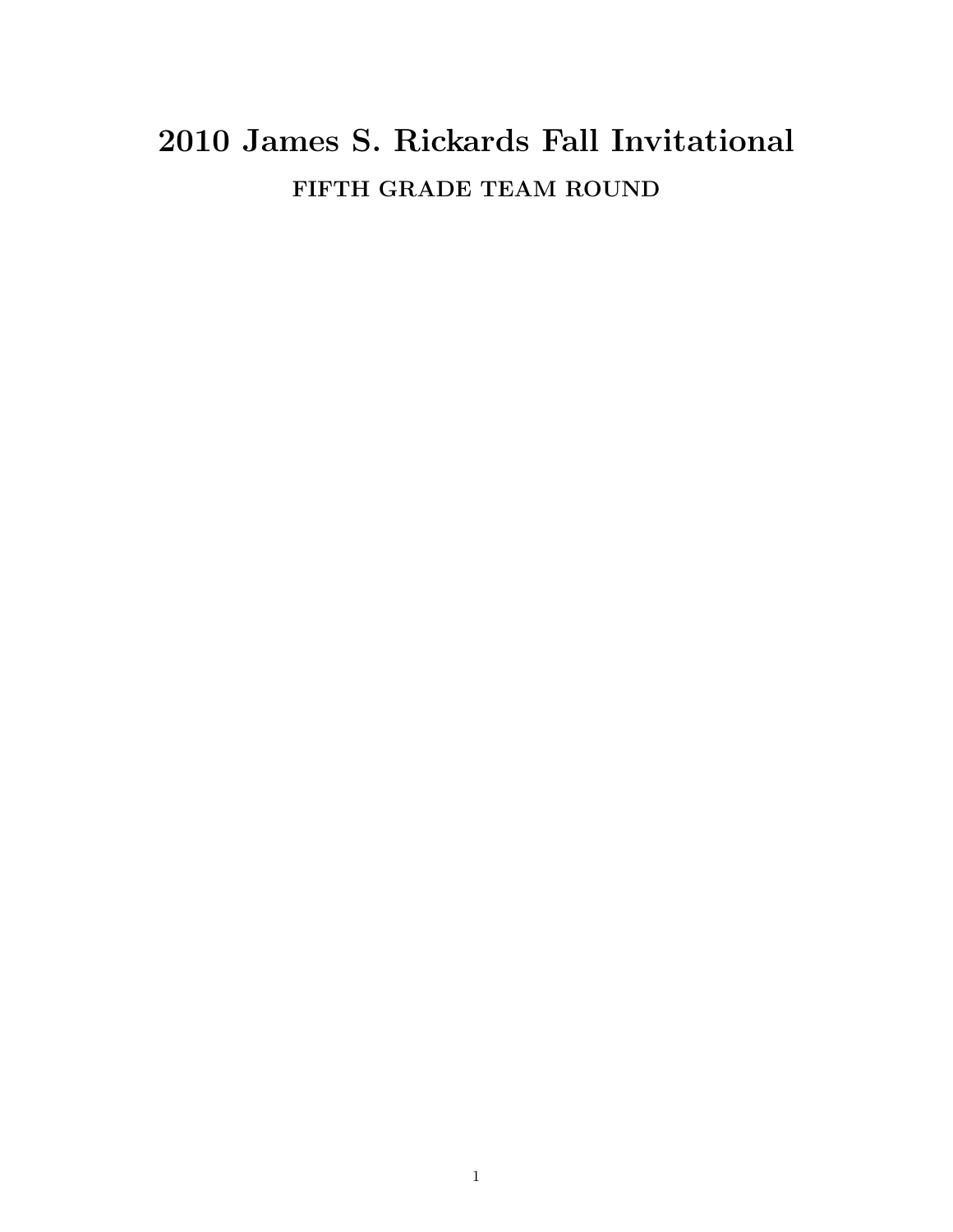1. (2 Points) Let

$$
A = 10 + 10 + 12 - 4.
$$
  
\n
$$
B = 3 \times 6 \div 2 + 4.
$$
  
\n
$$
C = 1 + 4 + 5 \times 6.
$$
  
\n
$$
D = \frac{2 + 3 + 5}{10}.
$$

Compute the value of  $B + C - A \times D$ .

- 2. (2 Points) A circle has a radius of 10. Using the approximation  $\pi \approx 3$ , compute the sum of this circle's diameter, circumference, and area.
- 3. (2 Points) Two numbers x and y have a sum of 102 and a difference of 68. Compute the value of  $x \times y$ .
- 4. (2 Points) Fernando Muslera, the Uruguayan goalkeeper, saved the following number of goals in the first 9 games of the season: 5, 4, 2, 1, 3, 2, 4, 3, 3. Let
	- $A =$  the mean number of goals saved.  $B =$  the median number of goals saved.  $C =$  the mode of goals saved.

Compute the value of  $A + B + C$ .

5. (3 Points) How many squares are in the following figure?

6. (3 Points) The Cupcakes Dance Troupe decides to go to the movies one day. There are 15 people, and the vans that they must travel in carry a maximum of 7 people. Let A be the minimum number of vans needed to carry the Cupcakes Dance Troupe to the movies.

Now, the Cupcakes decide to share their vans with the Muffins Dance group, which has 23 people. Assuming that the vans have not been rented yet, let B equal the minimum number of vans needed to hold both troupes.

Find  $A + B$ .

7. (3 Points) In the 2010 Vancouver Winter Olympics, the moguls score was determined by the sum of the turns, air, and time scores.

Champion Alexandre Bilodeau's scores were as follows: Turns: 14.2, Air: 5.44, Time: 7.21. Let A equal his moguls score.

The silver medal scores were as follows: Turns: 14.2, Air: 5.43, Time: 6.95. Let B equal the moguls score.

Compute the value of  $A + B$ .